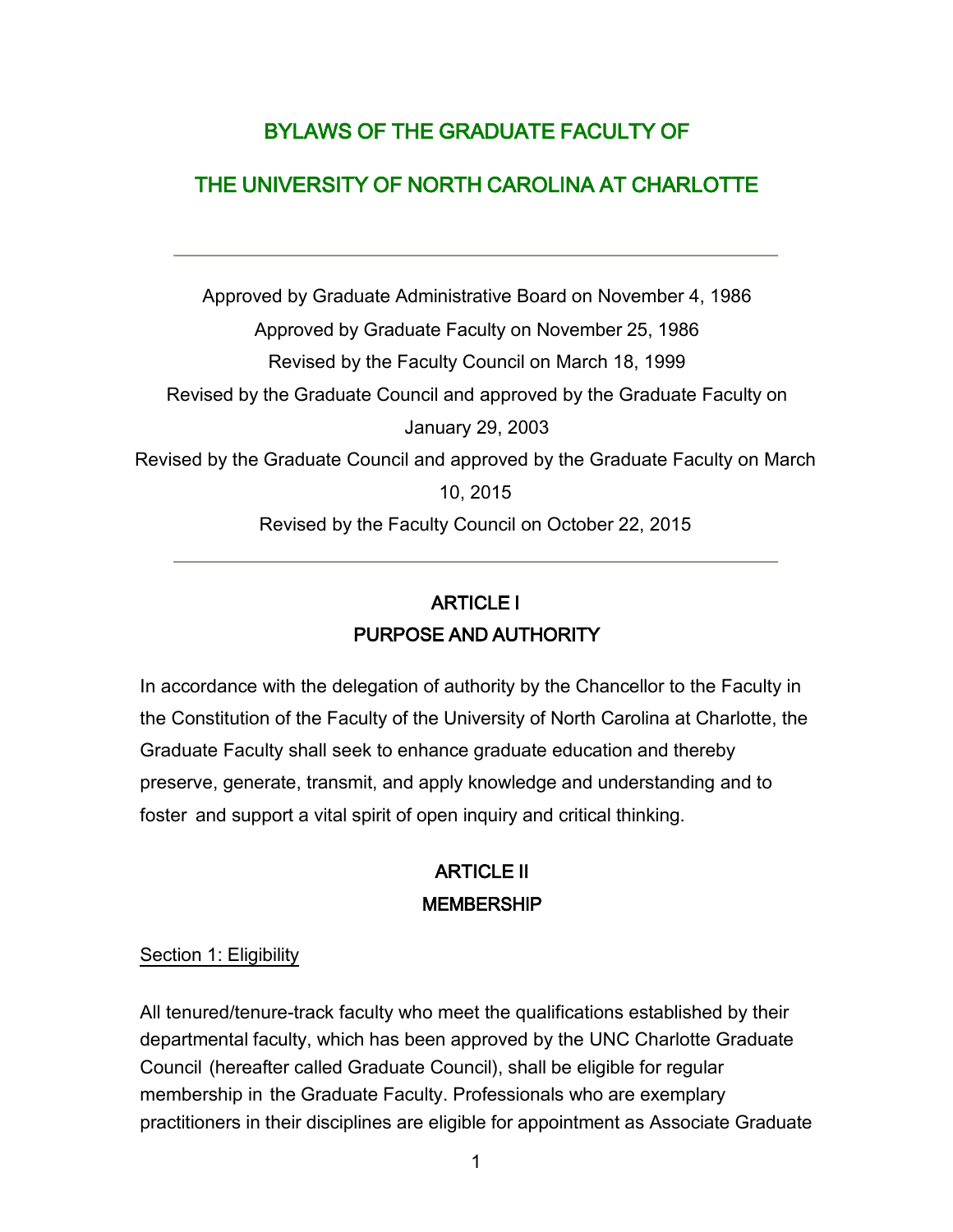Faculty in accordance with criteria established by their departmental faculty and approved by the Graduate Council. Appointments to Graduate Faculty and appropriate exceptions are approved by the Dean of the Graduate School.

## Section 2: Admission

Normally the initial regular appointment to Graduate Faculty will be for three years. Subsequently an eligible faculty member desiring a Graduate Faculty membership may be reappointed to a five-year membership by the Dean of the Graduate School upon nomination by the appropriate department chair and/or college dean.

## Section 3: Duties and Powers

Only regular members of the Graduate Faculty may serve on the Graduate Council, vote in their colleges for members of the Graduate Council, and vote on amendments to these Bylaws. Both regular and associate graduate faculty may participate in graduate instruction, graduate student committees, and other graduate matters. Associate graduate faculty may chair thesis or dissertation committees upon prior permission by the Dean of the Graduate School in consultation with the program.

# ARTICLE III MEETING OF THE GRADUATE FACULTY

#### Section 1: Purpose and Call

A general meeting of the Graduate Faculty shall be called by the Chair of the Graduate Council only if requested to do so by the Graduate Council, the Chancellor, the Vice Chancellor for Academic Affairs, the Dean of the Graduate School, or petition of at least 10 percent of the Graduate Faculty. A general Graduate Faculty meeting shall be for the purpose of communication, discussion, and/or determining whether an issue warrants a Graduate Faculty referendum.

#### Section 2: Quorum

A quorum shall consist of 25 percent of the Graduate Faculty.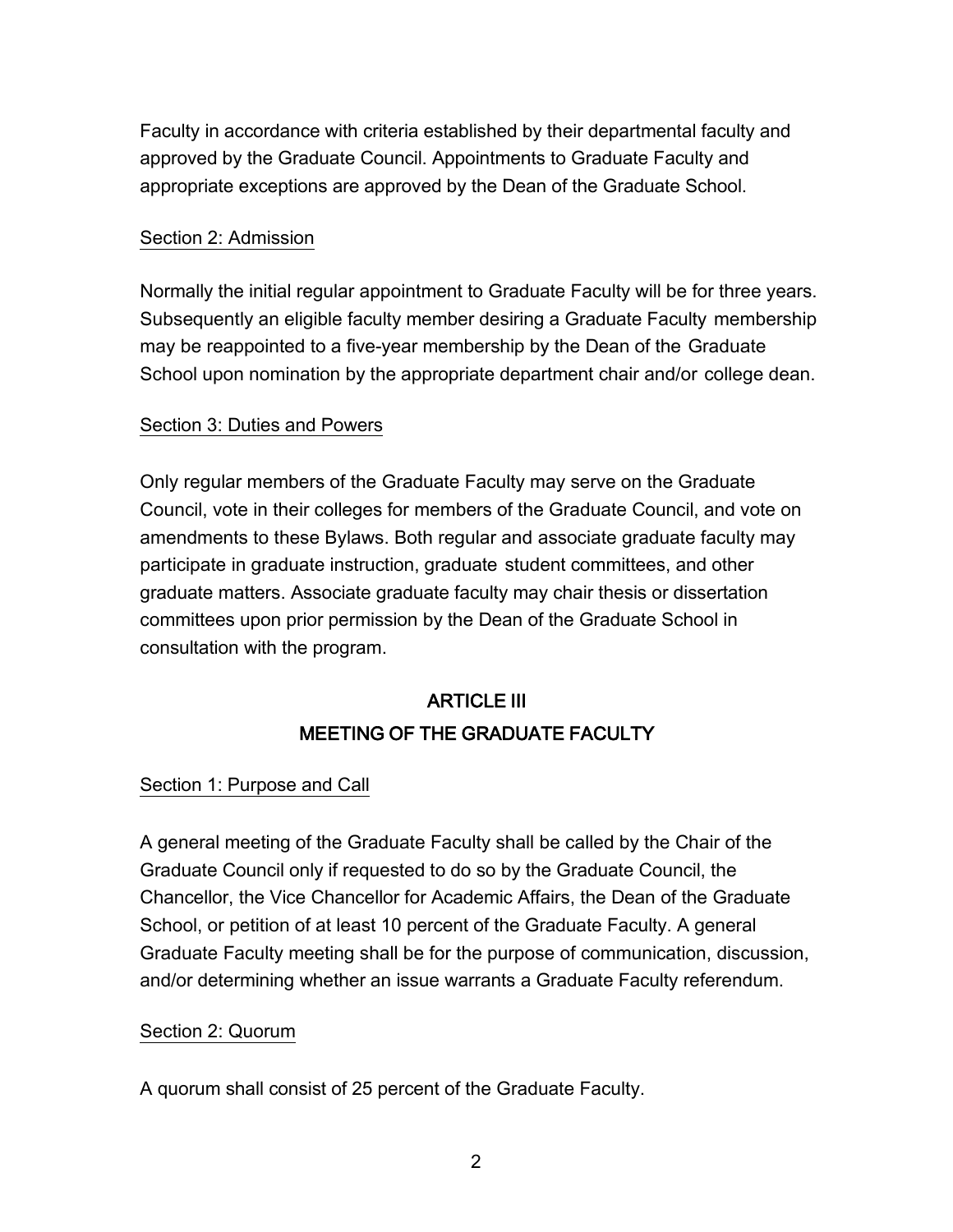# ARTICLE IV GRADUATE FACULTY REFERENDA

Graduate Faculty Referenda may be conducted only with the consent of the Graduate Council or the Graduate Faculty, may be conducted by mail ballot or electronically such as by e-mail or web-based voting procedures, must be conducted only during the academic year, and shall be valid only if one-third or more of the eligible voters respond to the referendum. A majority of the votes cast shall represent the decision of the Graduate Faculty. The decision shall be binding on the UNC Charlotte Graduate Council.

# ARTICLE V UNC CHARLOTTE GRADUATE COUNCIL

## Section 1: Function

The function of the Graduate Council shall be primarily to review, develop, and make recommendations concerning Graduate School policy. In addition, the Council will serve in an advisory capacity to the Dean of the Graduate School.

#### Section 2: Composition

The Graduate Council shall consist of three members selected by the College of Arts and Sciences from departments offering graduate degree programs, one member from each of the other colleges of The University that has a graduate degree program, one enrolled graduate-degree student, the Dean of the Graduate School (ex-officio, non-voting), and one representative from the Library faculty (exofficio, non-voting). All elected faculty on the Council must be members of the Graduate Faculty prior to their election.

## Section 3: Selection of the Chair of the Graduate Council

The Chair must be a regular member of the Graduate Faculty and shall be elected by the Graduate Faculty for a two-year term. The Graduate Council, at the beginning of each academic year, shall elect a Vice Chair from among its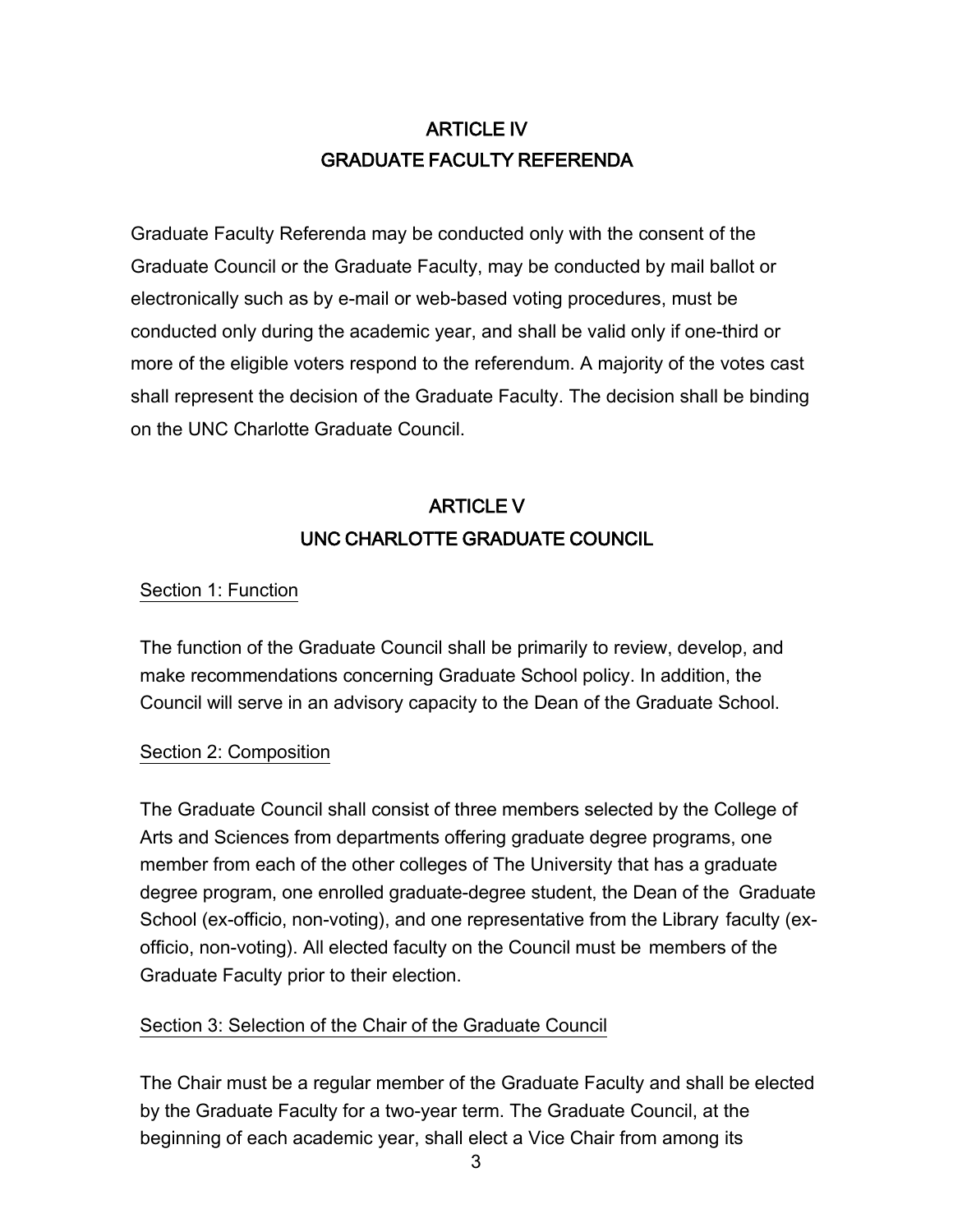members to serve in the Chair's absence as needed.

#### Section 4: Selection of the Graduate Council

A. College Representatives. College representatives on the Graduate Council shall be elected in the spring, for a term of two years, by the regular Graduate Faculty of their respective colleges. The terms of the members shall be staggered so that approximately one-half of the members are elected each spring. The newly elected members shall take office beginning with the opening of the academic year following their election. Should a vacancy occur, the unexpired term shall be filled by the alternate (see Section 4.C. below). If a person serves more than one year of a term for which someone else was originally elected, that partial term shall be considered one of the two consecutive terms a person may serve. College representatives shall provide advice, council and assistance to graduate faculty of their respective colleges, especially Graduate Program Directors, in preparing and processing graduate curriculum proposals and addressing other matters pertaining to graduate education.

B. Student Representative. The Graduate and Professional Student Government at UNC Charlotte shall choose the student representative on the Graduate Council. This appointment shall be for one year.

C. Alternate Representatives. From regular Graduate Faculty of graduate degree programs, each of the colleges shall elect an alternate, or in the case of the College of Arts and Sciences three alternates, to take the place of its college representative on the Graduate Council to serve on the Council when that representative is unable to attend meetings of the Council or fulfill other responsibilities of the position. Each alternate shall be elected for a two-year term as the specific replacement for a specific college representative on the Council. Similarly, the Graduate and Professional Student Government shall elect an alternate who is an enrolled graduate-degree student.

4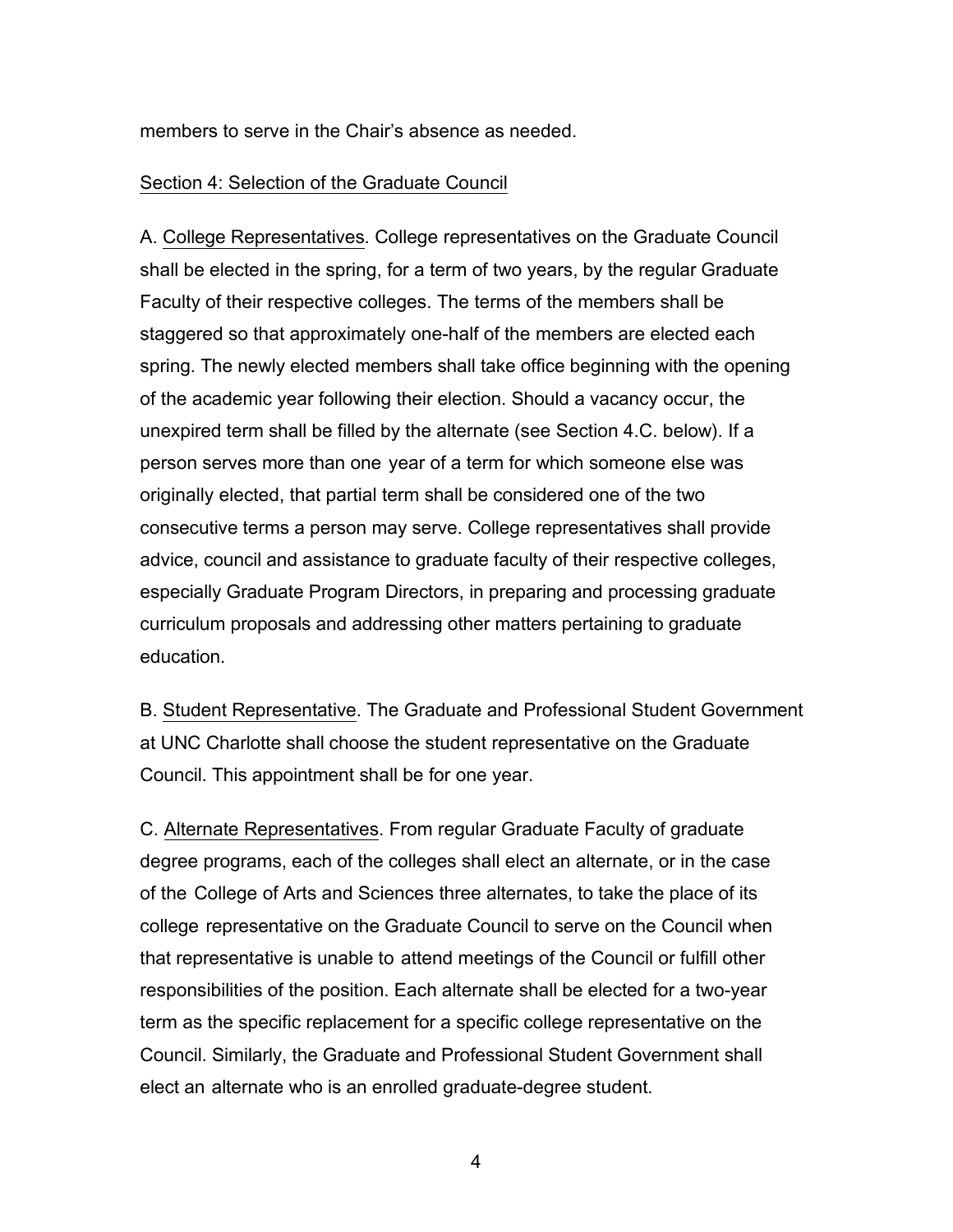## Section 5: Responsibilities

With ultimate accountability to the Graduate Faculty, the Graduate Council shall:

A. advise the Dean of the Graduate School on matters of graduate education;

B. initiate, review and make recommendations concerning graduate education;

C. review and make recommendations on all curriculum requests at the graduate level, including all new degree programs or program tracks;

D. review and make recommendations on the criteria developed by academic units for the appointment of individuals to the Graduate Faculty;

E. establish such committees as may be deemed necessary and proper for the purpose of furthering graduate education at UNC Charlotte;

F. participate in the recruitment of the Dean of the Graduate School, and have input into the selection of the Dean;

G. serve as a committee of the whole to conduct the annual review of the Dean of the Graduate School in accordance with the University's Administrator Evaluation Policy.

## Section 6: Meetings

Meetings of the Graduate Council shall be held regularly. Special meetings may be called by the Chair or the Dean of the Graduate School by circulating a notice and agenda to members at least seven days prior to the meeting day. Also, a meeting must be called within 30 days, by the Chair or the Dean of the Graduate School, if either is requested to do so in writing by at least three members of the Council.

## Section 7: Graduate Council Action Between Academic Years

It shall be the custom of the Graduate Council to function only during the academic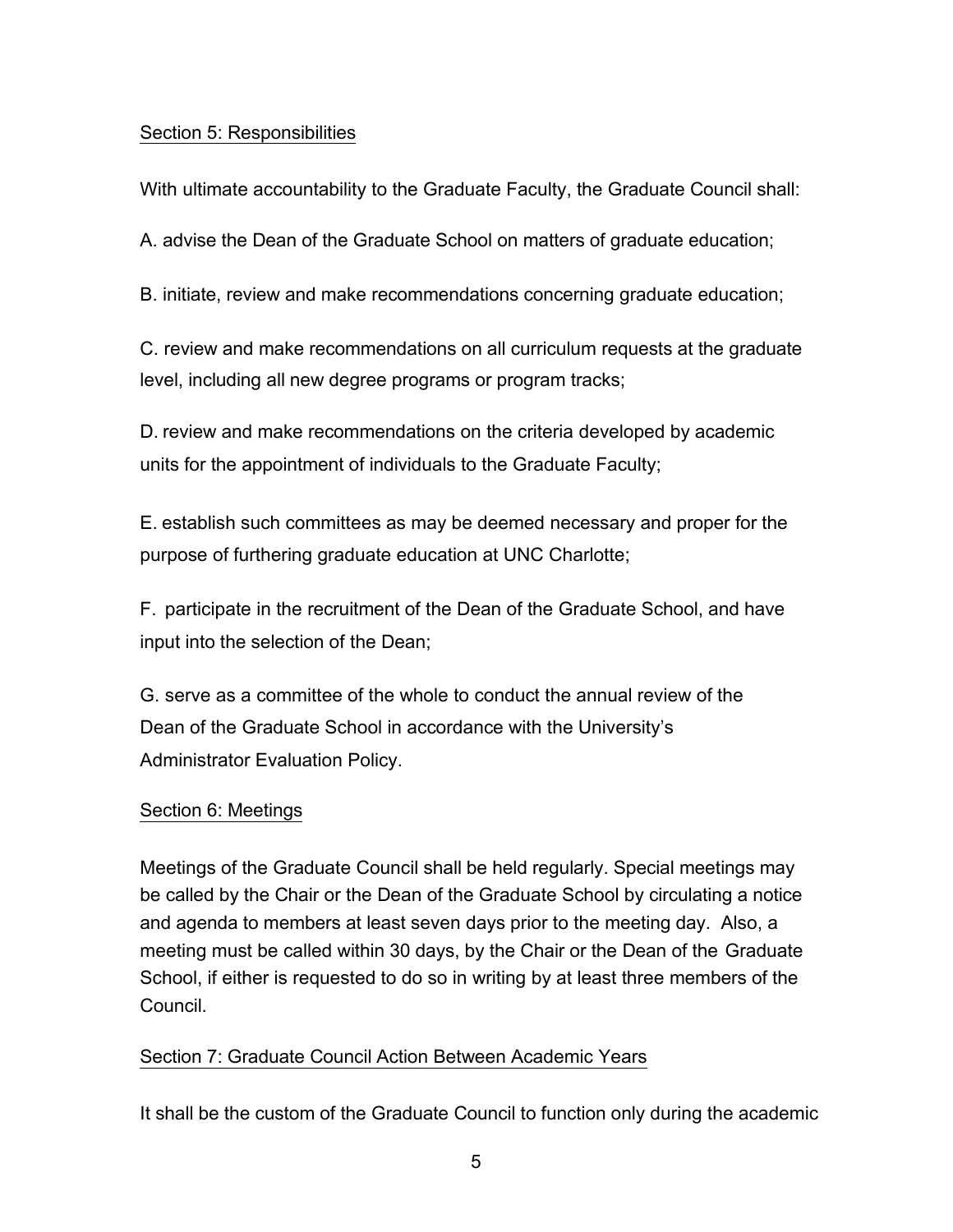year. However, it may be necessary on occasion for the Chair of the Graduate Council or the Dean of the Graduate School to call the Council into session during the summer. Summer work on the Council shall be on a voluntary basis.

## Section 8: Quorum and Voting

A quorum of the Council shall consist of a majority of the voting members of the Council, and the affirmative majority vote of the quorum shall be necessary to take any action.

# ARTICLE VI PARLIAMENTARY AUTHORITY

The rules contained in Robert's Rules of Order, Newly Revised, the latest edition, shall govern meetings of the Graduate Faculty and the Council and its committees in all parliamentary situations not covered by these Bylaws or the laws of the State of North Carolina.

# ARTICLE VII DUTIES OF OFFICERS

Section 1: Chair of the UNC Charlotte Graduate Council

The Chair shall preside over meetings of the Graduate Faculty and the UNC Charlotte Graduate Council, call meetings of the council as necessary, or whenever requested to do so in writing by three of its members or the Dean of the Graduate School, call meetings of the Graduate Faculty, act as spokesperson for the Graduate Council as necessary, and perform any other duties assigned by the Council.

## Section 2: Dean of the Graduate School

The Dean of the Graduate School is a Senior Academic and Administrative Officer and is appointed by the Chancellor after approval by the Board of Trustees of UNC Charlotte and the Board of Governors of the University of North Carolina. The primary role of the Dean of the Graduate School is to assure the quality of all graduate programs at UNC Charlotte. In addition, the Dean of the Graduate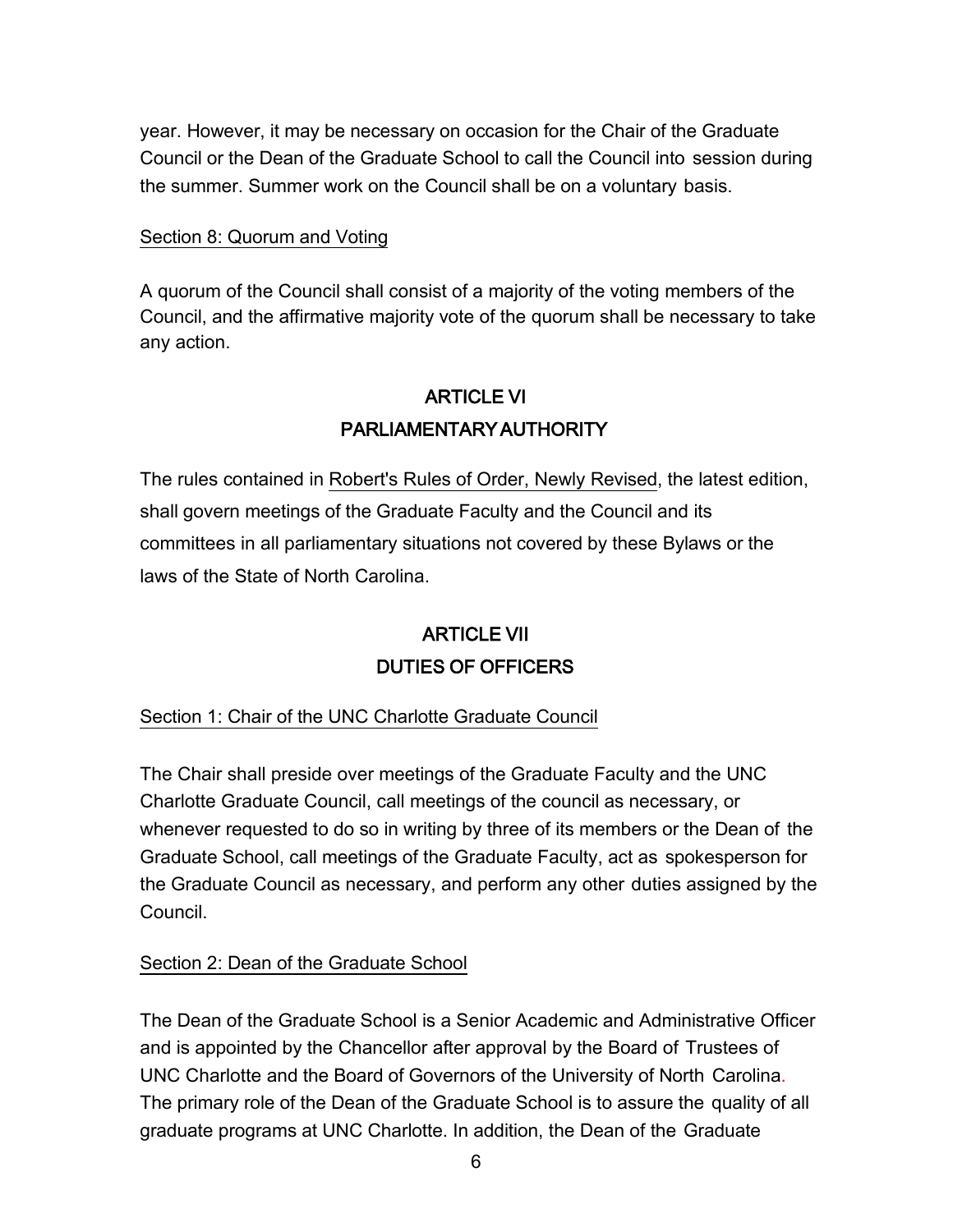School should play a role in the attraction and retention of high quality faculty and in the budgeting process so that graduate education is properly represented when academic funds are distributed. The Dean should also be the chief advocate for graduate education at all levels of The University. The Dean of the Graduate School should lead and assist the departments and colleges within the University to develop new programs in response to identified needs. In summary, the Dean represents The University's commitment to a Graduate Program of Excellence.

Although not limited to the following, the Dean of the Graduate School will be expected to:

A. administer the policies of the Graduate School as determined by the UNC Charlotte Graduate Council, the UNC Charlotte Graduate Faculty, and the Faculty Council;

B. administer the office of the Graduate School and the Charlotte Graduate Center;

C. grant students admission to the degree programs of the Graduate School upon recommendation of the appropriate departments or colleges;

D. appoint individuals to the Graduate Faculty after their nomination by their respective departments and/or colleges;

E. appoint faculty members to graduate student committees after their nomination by their respective departments and/or colleges;

F. represent UNC Charlotte graduate programs in the Academic Affairs Council, the Graduate Council, the Faculty Council, the University-wide Graduate Council, and appropriate graduate education associations;

G. cooperate with and support the college deans, department chairs and graduate program coordinators and directors in the development and maintenance of quality graduate programs;

H. meet with graduate program coordinators and directors on a regular schedule